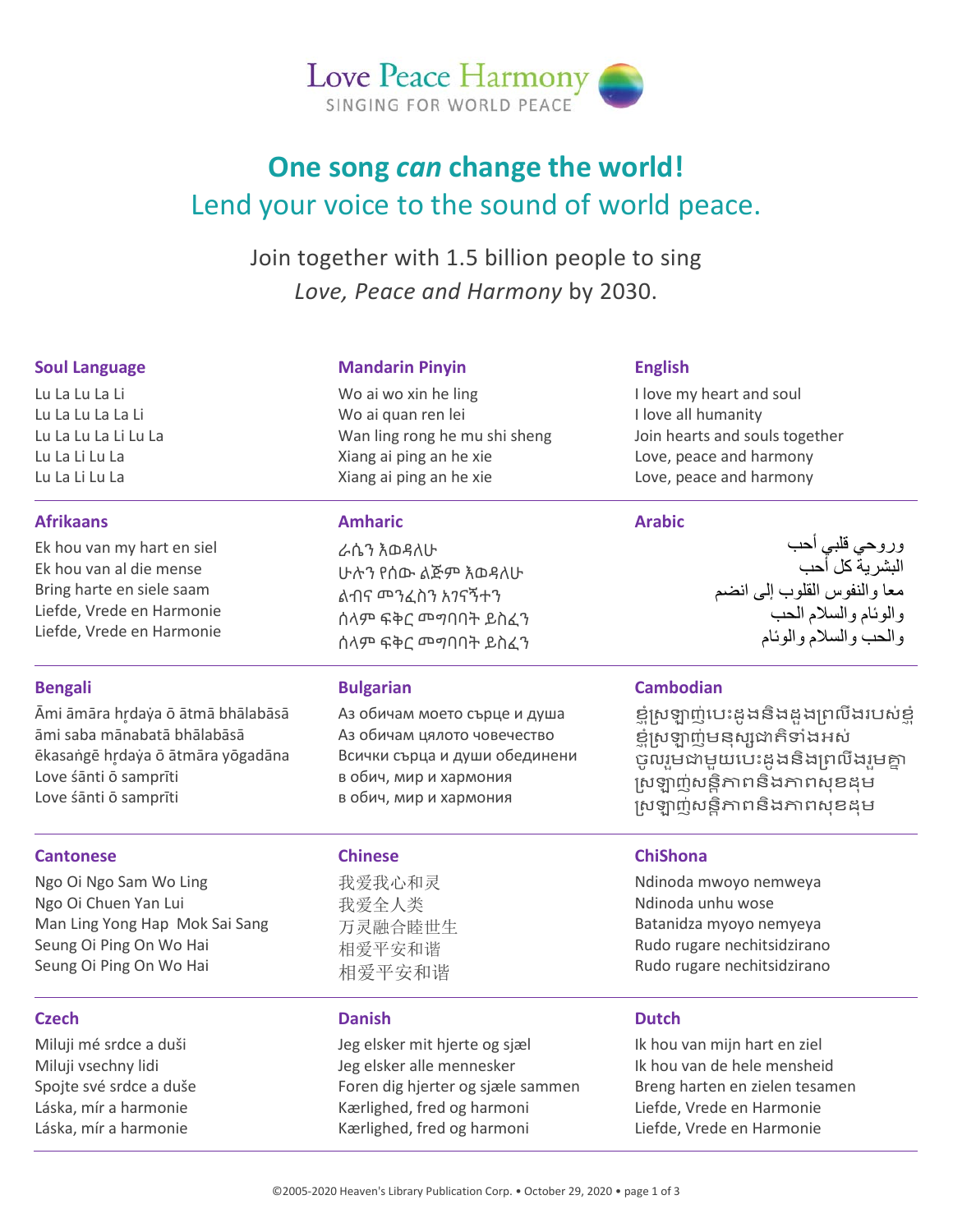### **Finnish**

Rakastan sydäntäni ja sieluani Rakastan koko ihmiskuntaa Liitä sydämet ja sielut yhteen Rakkaus, rauha ja harmonia Rakkaus, rauha ja harmonia

### **Hawaiian**

E aloha mai i a`u E aloha kakou a pau E pilimai pu`uwai kakou Aloha, maluhia, lōkahi Aloha, maluhia, lōkahi

### **Icelandic**

Ég elska hjarta mitt og sál Ég elska alla Sameina hjörtu og sálir saman Ást, friður og sátt Ást, friður og sátt

### **Italian**

Amo il mio cuore e l'anima Amo tutta l'umanità Uniamo i cuori e le anime Amore pace e armonia Amore pace e armonia

### **Laotian**

ຂ້າພະເຈົ້າຮັກຫົວໃຈແລະຈິດວິນຍານຂອງຂ້າພະເຈົ້າ ຂ້າພະເຈົ້າຮັກມະນຸດທັງຫມົດ ເຂົ້າຮ່ວມຫົວໃຈແລະຈິດວິນຍານຂອງຮ່ວມກັນ ສັນຕິພາບແລະສາມັກຄີຮັກ ຮັນຕິພາບແລະສາມັກຄີຮັກ

### **Norwegian**

Jeg elsker mitt hjerte og sjel Jeg elsker alle mennesker Foren hjerter og sjeler sammen Kjærlighet, fred og harmoni Kjærlighet, fred og harmoni

### **Persian**

عاشق دل و روحم هستم شعاشق بشريت هستم دلها و روح ها را يکی کنيم<br>عشق صلح مهادموز عشق صلح وهارموی ن عشق صلح وهارموی

### **French**

J'aime mon cœur et mon âme J'aime toute l'humanité Joignons nos cœurs et nos âmes ensemble Amour, paix et harmonie Amour, paix et harmonie

### **Hebrew**

אני אוהב את ליבי ונשמתי אני אוהב את כל האנושות חברו יחדיו לבבות ונשמות אהבה שלום והרמוניה אהבה שלום והרמוניה

### **Indonesian**

Saya suka hati dan jiwa Aku mencintai seluruh umat manusia Bergabung dengan hati dan jiwa bersama-sama Cinta damai dan harmonis Cinta damai dan harmonis

### **Japanese**

心と魂を愛 してる 人類すべてを愛してる 心と魂を一つにしよぅ 愛、平和そして調和 愛、平和そして調和

### **Lenapé**

Kitaholaok awenik Ntaholaok wemi awen Wëlët enta maehëlankwe Ntahotam wëlanktëwakan Ntahotam wëlanktëwakan

### **Oromo**

Of naan jaadha Ilma namaa hundaa nan jaaladha Laphee fi miira waliin geenyee Naageenyi jaalalli waliigalteen yaa ta'u Naageenyi jaalalli waliigalteen yaa ta'u

# **Portuguese**

Eu amo meu coração e alma Eu amo toda humanidade Unamos corações e almas Amor paz e harmonia Amor paz e harmonia

#### **German**

Ich liebe mein Herz und mein Seele Ich liebe die ganze Menschheit Vereinet Herzen und Seelen Liebe, Frieden und Harmonie Liebe, Frieden und Harmonie

### **Hindi**

Mujhe prem mere dil aur atma se Mujhe prem sari manavta se Jhodo dil aur atma saath Prem shanti aur ekta Prem shanti aur ekta

### **isiXhosa**

Ndithanda intliziyo nomoya wam Ndithanda ubuntu bonke emhlabeni Iintliziyo nemimoya zimanyene Uthando, Uxolo neNtonye Uthando, Uxolo neNtonye

### **Korean**

Nae simjang, yeonghon saranghae Modeun inlyu saranghae Modeun simjang, yeonghon habhae Sarang, pyeonghwa, johwa Sarang, pyeonghwa, johwa

### **Macedonian**

Te sakam srce iduso moja Go sakam celoto covestvo Zoruzi gi zaedno srceto i dusata Vo luobv mir i harmonija Vo lubov mir i harmonija

### **Papiamento**

Mi stima mi kurason i alma Mi stima henter humanidat Trese kurason i alma huntu Amor, Pas i Harmonia Amor, Pas i Harmonia

# **Polish**

Ja kocham moje serce i dusze Ja kocham calą ludzkość Połączmy serca i dusze Miłość, pokój, harmonia Miłość, pokój, harmonia